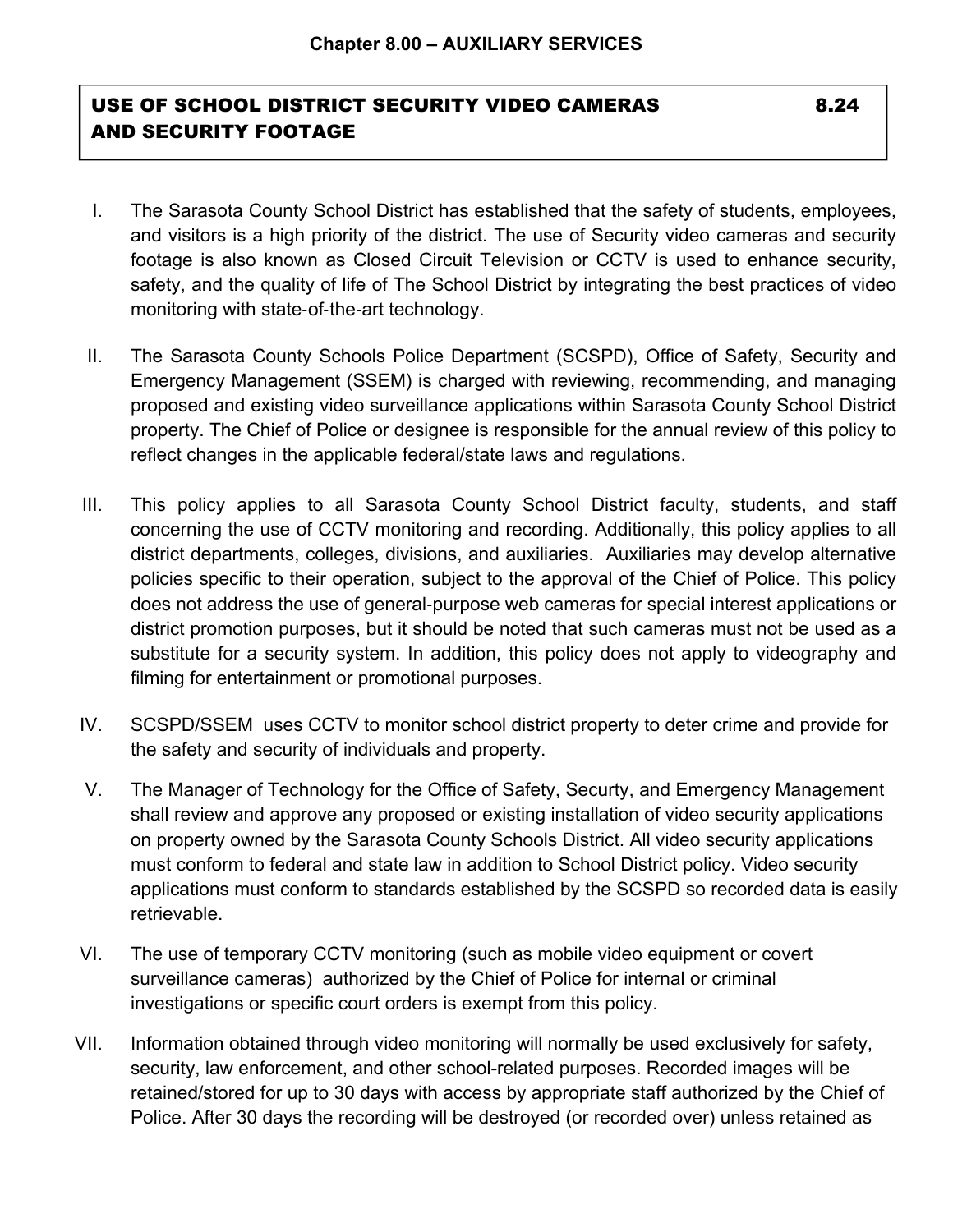## **Chapter 8.00 – AUXILIARY SERVICES**

part of a disciplinary matter, a criminal investigation, a civil or criminal court proceeding, or pursuant to the preservation or legal hold notice. No attempt shall be made to alter any recording.

- VIII. Video Recordings and information regarding the CCTV systems are exempt from public records requests pursuant to Florida State Statute 281.301. Information relating to the security or firesafety systems for any property owned by or leased to the state or any of its political subdivisions, and information relating to the security or firesafety systems for any privately owned or leased property which is in the possession of any agency as defined in s. 119.011(2), including all records, information, photographs, audio and visual presentations, schematic diagrams, surveys, recommendations, or consultations or portions thereof relating directly to or revealing such systems or information is confidential and exempt from s.  $119.07(1)$ 
	- IX. Principals may approve the showing of video footage to parents or guardians of students in certain discipline-related issues at school sites or a bus, if available. This should be done in consultation with the SCSPD or SSEM. Video footage shown is not permitted to be copied or recorded by anyone viewing the footage. No other video footage may be shown. Any viewing of video should be consistant with FERPA and state and federal confidential and public record laws.
	- **X.** The School District may use such records, obtained through the course of police or internal investigation, in support of disciplinary proceedings against faculty, staff, or student(s), or in a civil suit involving a person(s) whose activities are shown on the recording and are relevant to the suit., Any person who tampers with or destroys a camera or any part of an electronic surveillance system may be prosecuted in the criminal justice system as well as through a District discipline process**.**
- **XI.** The SCSPD and SSEM will maintain the campus database of all district-owned and controlled camera locations. Any requests for the release of recordings obtained through video security will be referred directly to the Chief of Police. The Chief of Police will be responsible for the release of such data. No other district department may release data obtained through video security. All releases of recordings authorized by the Chief of Police will be documented by the SSEM.
- **XII.** Signage providing notice of the district's possible CCTV monitoring of a public area shall be posted at Public Areas monitored by video surveillance. An exception to the signage requirement may be made if announcing the use of video surveillance would undermine its purpose, such as in the investigation of criminal activity. Any such decision must be made jointly by the Chief of Police and Executive Director of Human Resources. Normally, signage will state:

## **SECURITY NOTICE SECURITY CAMERAS MAY BE USED TO RECORD EVENTS AT THIS FACILITY**